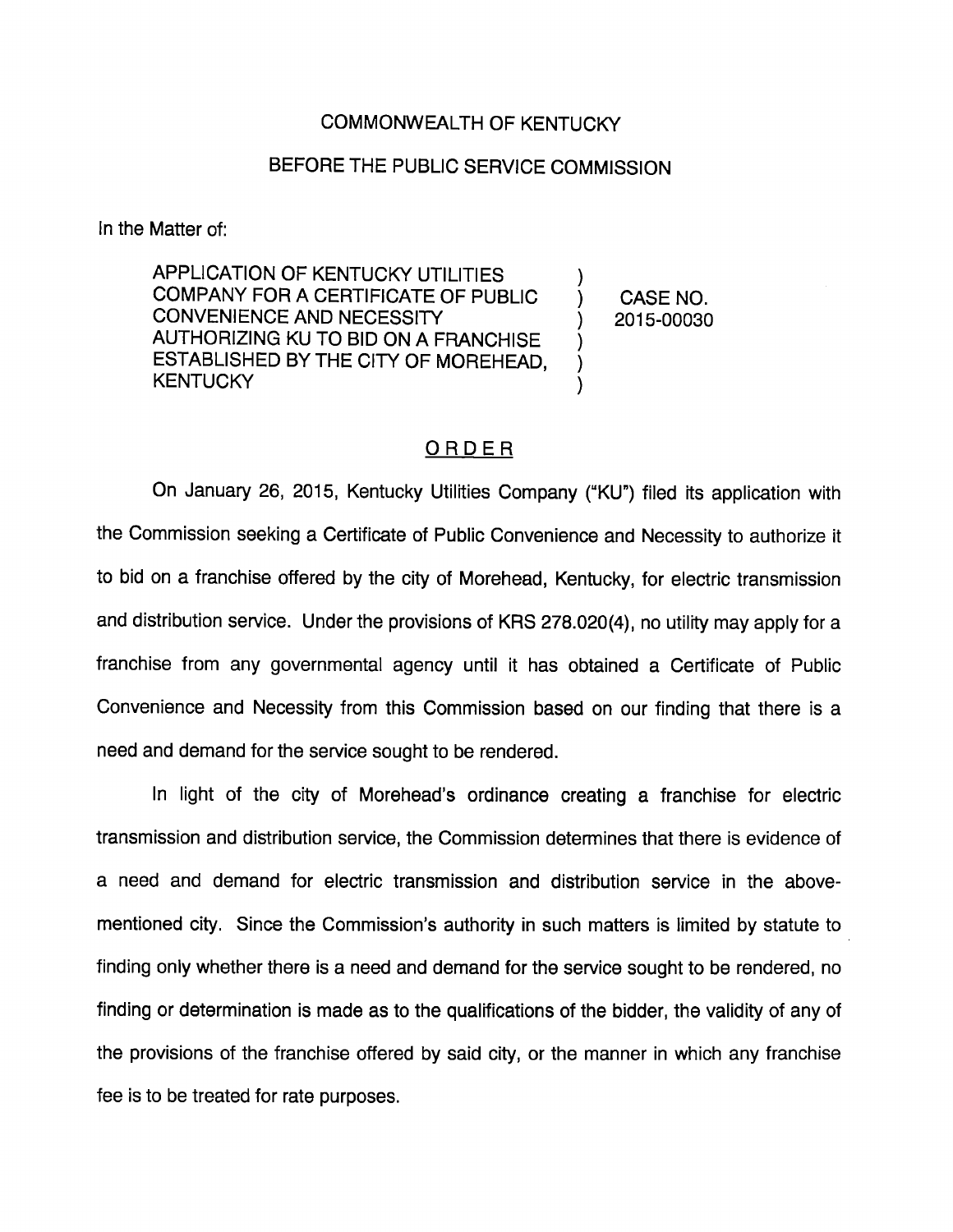## IT IS THEREFORE ORDERED that:

1. KU is granted a Certificate of Public Convenience and Necessity that authorizes it to bid on a franchise offered by the city of Morehead, Kentucky, for electric transmission and distribution service.

2. If KU is not the successful bidder, KU shall, within ten days of the award of the franchise at issue, file with the Commission a written notice stating that KU was not the successful bidder.

3. If KU is the successful bidder, KU shall, within ten days of the award of the franchise at issue, file with the Commission a copy of the executed franchise agreement and a statement disclosing the amount of the initial franchise fee.

4. If KU is the successful bidder, KU shall, within ten days of an increase or decrease in the amount of the initial franchise fee set forth in the franchise agreement, file with the Commission documentation setting forth the revised fee.

5. Any documents filed pursuant to ordering paragraphs 2, 3, or 4 of this Order shall reference the number of this case and shall be electronically submitted via the Commission's electronic Tariff Filing System.

6. This Order shall not be construed as granting a Certificate of Public Convenience and Necessity to construct utility facilities in said city.

By the Commission

ENTERED FEB 03 2015 KENTUCKY PUBLIC VICE COMMISSION

**ATTEST** Executive Director

Case No. 2015-00030